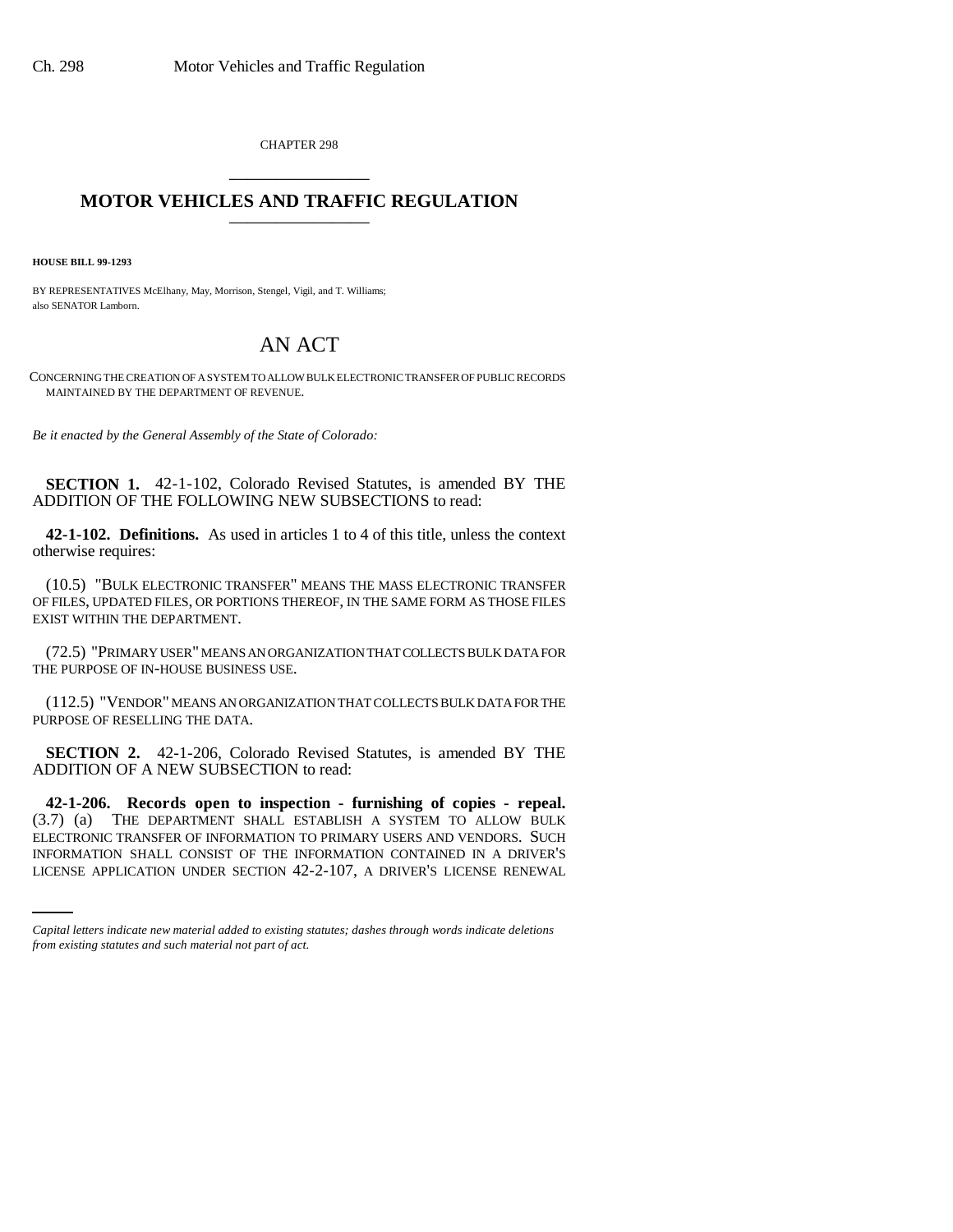APPLICATION UNDER SECTION 42-2-118, A DUPLICATE DRIVER'S LICENSE APPLICATION UNDER SECTION 42-2-117, A COMMERCIAL DRIVER'S LICENSE APPLICATION UNDER SECTION 42-2-404, AN IDENTIFICATION CARD APPLICATION UNDER SECTION 42-2-302, A MOTOR VEHICLE TITLE APPLICATION UNDER SECTION 42-6-116, A MOTOR VEHICLE REGISTRATION APPLICATION UNDER SECTION 42-3-112, OR OTHER OFFICIAL RECORD OR DOCUMENT MAINTAINED BY THE DEPARTMENT UNDER SECTION 42-2-121.

(b) THE DEPARTMENT SHALL PROMULGATE RULES GOVERNING CONTRACTS WITH PRIMARY USERS AND VENDORS FOR THE PURPOSE OF ESTABLISHING BULK ELECTRONIC TRANSFER OF INFORMATION TO PRIMARY USERS AND VENDORS AND SHALL REQUIRE THAT THE CONTRACTS INCLUDE, AT A MINIMUM:

(I) A PROVISION FOR A FEE THAT ENCOMPASSES ALL COSTS RELATED TO THE BULK ELECTRONIC TRANSFER OF INFORMATION TO THAT PRIMARY USER OR VENDOR;

(II) A PROVISION THAT PROHIBITS ANY USE NOT OTHERWISE AUTHORIZED BY LAW;

(III) A PROVISION THAT REQUIRES THE PRIMARY USER OR VENDOR TO SPECIFY THE DESIGNATED USE AND RECIPIENTS OF THE INFORMATION; AND

(IV) A PROVISION THAT PROHIBITS ANY RESALE OR TRANSFER OF THE INFORMATION OTHER THAN AS SPECIFIED IN THE CONTRACT.

(c) (I) THE DEPARTMENT SHALL PROVIDE A REPORT TO THE GENERAL ASSEMBLY REGARDING THE CONTRACTS ENTERED INTO WITH PRIMARY USERS AND VENDORS FOR THE PURPOSE OF BULK ELECTRONIC TRANSFER OF INFORMATION BY DECEMBER 31, 1999.

(II) THIS PARAGRAPH (c) IS REPEALED, EFFECTIVE JULY 1, 2000.

(d) THE DEPARTMENT SHALL PROVIDE BULK ELECTRONIC TRANSFER IN ACCORDANCE WITH THE LIMITATIONS AND RESTRICTIONS REGARDING RELEASE OF INFORMATION IN THIS SECTION AS WELL AS SECTION 24-72-204, C.R.S. THE DEPARTMENT SHALL NOT RELEASE PHOTOGRAPHS, ELECTRONICALLY STORED PHOTOGRAPHS, DIGITIZED IMAGES, OR FINGERPRINTS FILED WITH, MAINTAINED BY, OR PREPARED BY THE DEPARTMENT THROUGH BULK ELECTRONIC TRANSFER.

(e) THE DEPARTMENT SHALL FORWARD ALL FEES COLLECTED PURSUANT TO CONTRACTS ENTERED INTO WITH PRIMARY USERS OR VENDORS PURSUANT TO THIS SUBSECTION (3.7) TO THE STATE TREASURER, WHO SHALL CREDIT THE SAME TO THE HIGHWAY USERS TAX FUND. THE GENERAL ASSEMBLY SHALL MAKE ANNUAL APPROPRIATIONS FROM THE GENERAL FUND FOR THE COSTS ASSOCIATED WITH THE ADMINISTRATION OF THIS SUBSECTION (3.7).

(f) THE EXECUTIVE DIRECTOR OF THE DEPARTMENT SHALL PROMULGATE RULES AS ARE CONSISTENT WITH CURRENT LAW AND NECESSARY TO CARRY OUT THE PROVISIONS OF THIS SUBSECTION (3.7).

**SECTION 3.** 24-72-204 (2) (a) (VI), Colorado Revised Statutes, is amended to read: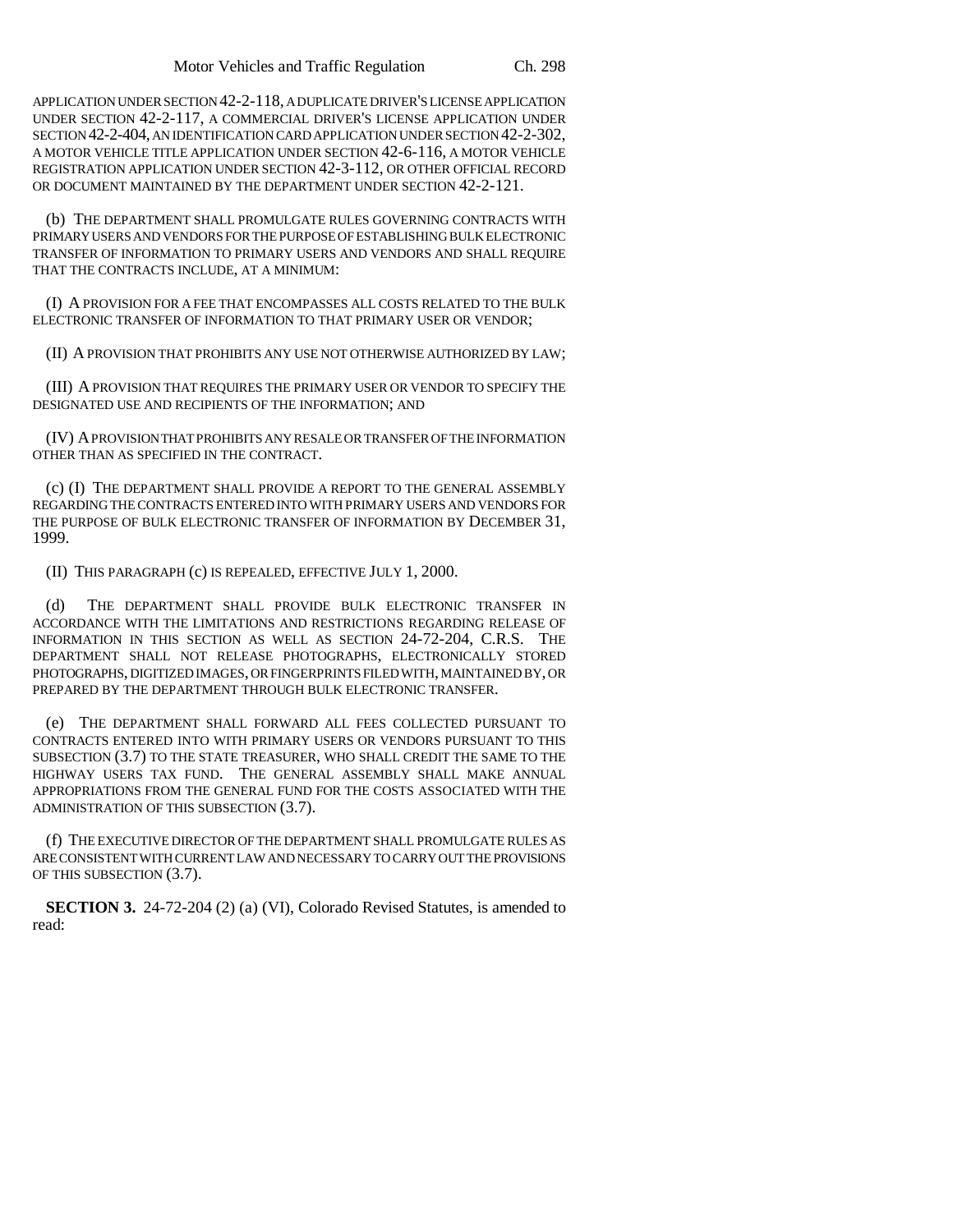**24-72-204. Allowance or denial of inspection - grounds - procedure - appeal.** (2) (a) The custodian may deny the right of inspection of the following records, unless otherwise provided by law, on the ground that disclosure to the applicant would be contrary to the public interest:

(VI) Photographs filed with, maintained by, or prepared by the department of revenue pursuant to section 42-2-121 (2) (c) (I) (F), C.R.S. Copies of photographs, electronically stored photographs, or digitized images may be sold by the department of revenue under section 42-1-206 (3), C.R.S., for the purpose of prevention of fraud.

**SECTION 4. Repeal.** 42-1-206 (3), Colorado Revised Statutes, is repealed as follows:

**42-1-206.** Records open to inspection - furnishing of copies.  $(3)$   $(a)$  Except as provided in paragraph (d) of this subsection  $(3)$ , the department may sell copies of photographs, electronically stored photographs, or digitized images that are recorded and maintained as required by section  $42-2-121(2)(e)$  (I) (F) if such items are to be used solely for the prevention of fraud, including, but not limited to, use in mechanisms intended to prevent the fraudulent use of credit cards, debit cards, checks, or other forms of financial transactions. The use of such photographs, electronically stored photographs, or digitized images obtained pursuant to this subsection  $(3)$  is limited to the verification of the identity of the holder of an account and may not be used for any other purpose.

(b) The department may sell copies of photographs, electronically stored photographs, or digitized images that are recorded and maintained by the department as required by section  $42-2-121(2)(c)(f)(F)$ , upon receipt of the following from an applicant:

(I) Proof of the identity of the applicant;

(II) A declaration, in such form as is required by the department, describing how the applicant will use such photographs, electronically stored photographs, or digitized images for the prevention of fraud; and

(III) Payment of a fee for the photographs, electronically stored photographs, or digitized images. The department shall establish a fee for providing copies of such photographs, electronically stored photographs, or digitized images and all fees collected pursuant to this subsection (3) shall be used to defray the costs of the department in providing such copies to applicants.

(c) The department may authorize an applicant to obtain copies of photographs, electronically stored photographs, or digitized images directly from a vendor. To obtain such items from a vendor, the applicant shall apply to the department and comply with the provisions of subparagraphs  $(I)$  and  $(II)$  of paragraph  $(b)$  of this subsection (3). If the application is approved by the department, the applicant shall pay the vendor directly for the cost of obtaining the photographs, electronically stored photographs, or digitized images.

(d) The department may not sell any photograph, electronically stored photograph, or digitized image of a person whose address is required to be kept confidential under